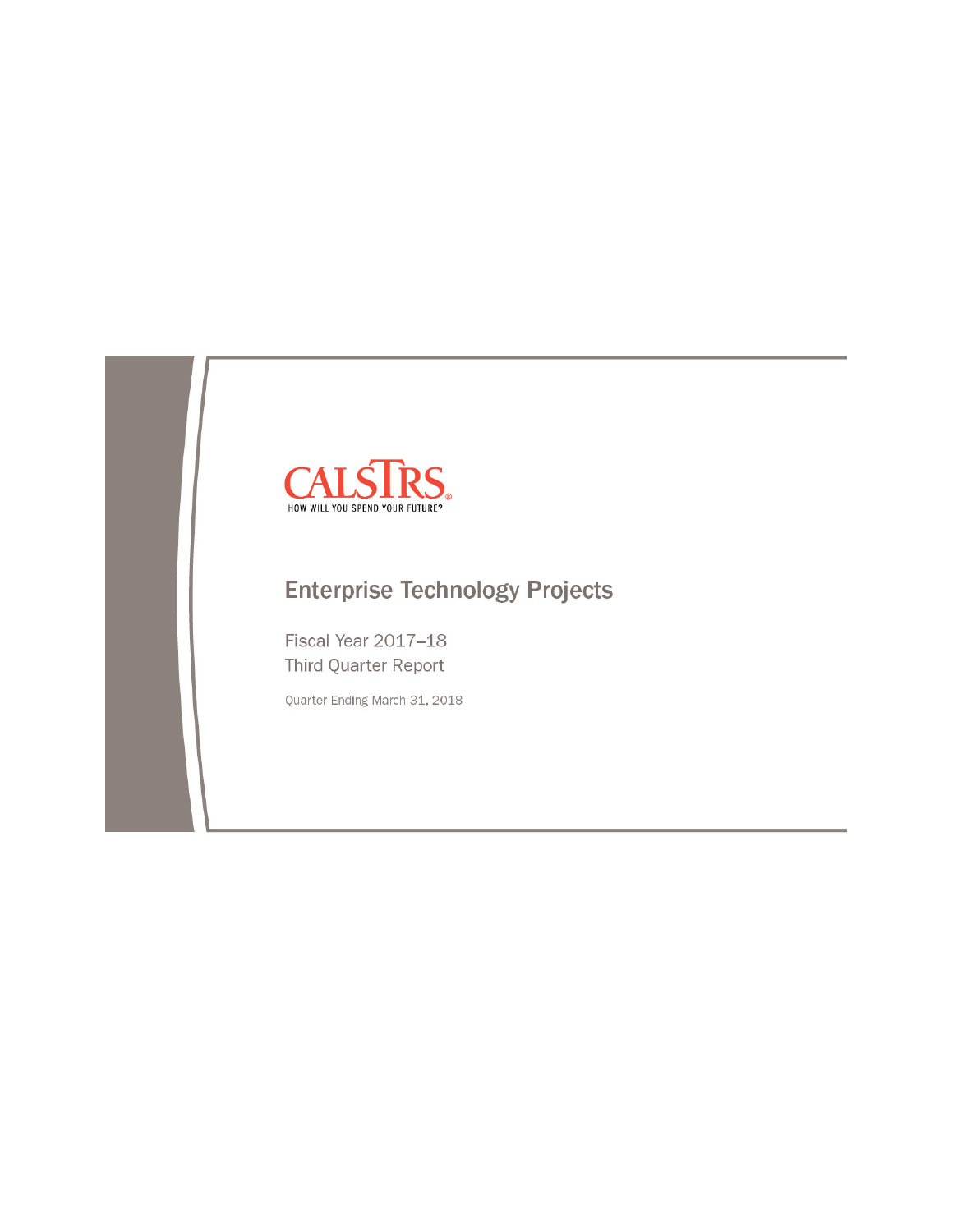## **Enterprise Projects** Fiscal Year 2017/2018 – Third Quarter

The Enterprise Program Investment Council (EPIC) is responsible for governance of all enterprise projects which includes prioritization, resource allocation, and oversight of the \$18.5 million annual EPIC projects budget. An additional \$16.7 million of remaining available budget from fiscal year 2016/2017 is available for use during fiscal year 2017/2018. As part of the Governor's 2017-18 Budget, an additional \$27 million was allocated specifically for the Pension Solution Project.

The Project Management Office (PMO) monitors and reports on the EPIC projects' budget and enterprise projects monthly to EPIC and quarterly to the Teachers' Retirement Board.

## **Enterprise Program Investment Council Members**

**Jack Ehnes** Chief Executive Officer

**Robin Madsen** Chief Financial Officer

**Grant Boyken** Public Affairs Executive Officer

**Andrew Roth** Benefits and Services Executive Officer

**Cassandra Lichnock** Chief Operating Officer

**Lisa Blatnick** Chief of Administrative Services

> **Ashish Jain** Chief Technology Officer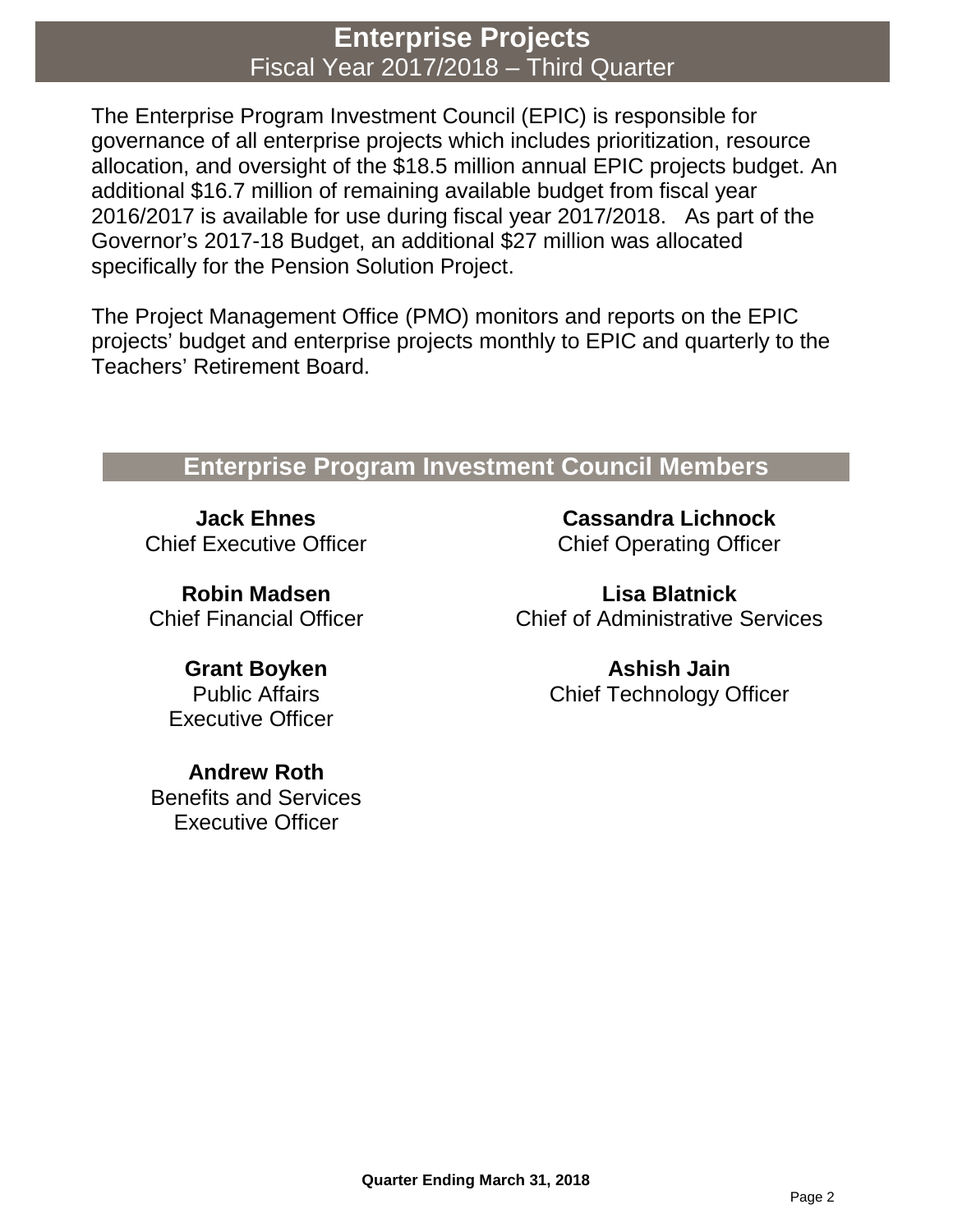# **Major Enterprise Projects Fiscal Year 2017/2018 – Third Quarter**

| <b>Project Name</b>            | <b>Duration</b>     | <b>Project</b><br><b>Total</b> | <b>Total</b><br>Expended <sup>2</sup> | <b>Schedule</b> | <b>Budget</b> |
|--------------------------------|---------------------|--------------------------------|---------------------------------------|-----------------|---------------|
| <b>Major Projects</b>          |                     |                                |                                       |                 |               |
| <b>Business Transformation</b> | Jul 2016 - Jun 2021 | \$16,416,930                   | \$3,445,402                           |                 |               |
| <b>Data Preparation</b>        | Nov 2011 - Jun 2020 | \$25,981,894                   | \$14,494,320                          |                 |               |
| <b>Pension Solution</b>        | Jul 2014 - Jan 2023 | $$251,800,000^3$               | \$93,397,556                          |                 | Ø             |
| <b>Space Optimization</b>      | Nov 2015 - Sep 2017 | \$2,001,605                    | \$1,999,709                           |                 |               |

| Schedule & Budget Indicators: $\bullet$ On Track $\Box$ Warning $\bullet$ Critical $\bullet$ Complete $\bullet$ Cancelled $\Box$ Not Started |  |  |  |
|----------------------------------------------------------------------------------------------------------------------------------------------|--|--|--|

<sup>&</sup>lt;sup>1</sup> Project Total – Amount represents the sum of the projects' prior years' actual expended and remaining encumbrance amounts, and current and future years budgeted amounts.

Pension Solution – Represents the total board approved budget beginning July 2014.<br>
<sup>4</sup> Pension Solution – Warning status pending formal approval of budget changes.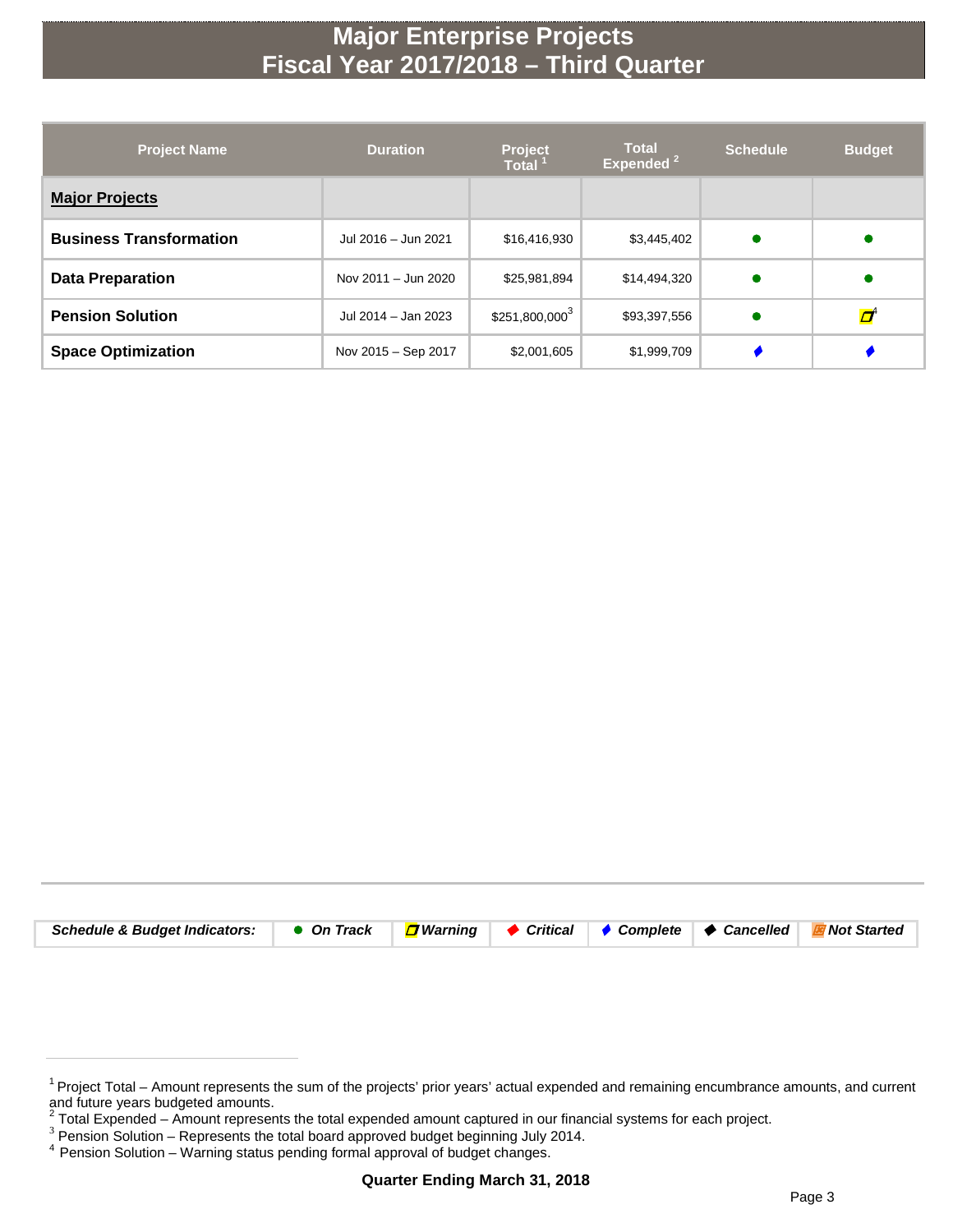### Project Name Purpose Accomplishments/Progress

### **Business Transformation**

The Business Transformation project will support business areas and prepare our staff to be ready for impacts, changes and benefits from large enterprise modernization efforts.

## **Total Project Budget**

### **\$16.4 Million**



### **Period Ending March 31, 2018:**

- **Utilized Change Champion Network to communicate changes to** Pension Solution project scope and schedule.
- Updated training plan to reflect Soft Launch approach and schedule.
- **•** Delivered Notes learning activity to pilot group and finalized two other system functionality learning activities.
- **Began Business Process Readiness work with the Service Retirement** division, drafted plan for areas affected by the second and largest Pension Solution functional rollout.
- **Certified all Change Management Team staff (and key business peers)** in Prosci ADKAR methodology.
- Rolled out updated Change Champion roles and responsibilities and provided introductory change management training to Change Champions.

### **Planned Deliverables by June 30, 2018:**

- **Pilot Terminology learning activity.**<br>Pilot Business Process Manageme
- Pilot Business Process Management (Case Management and Workflow) learning activity.
- **Finalize soft launch training plan.**
- **Begin Business Process Readiness work with the Disability Services** program area.
- **EXP** Create Change Management plan for proposed changes to employer reporting.
- **Execute a campaign to increase awareness of the Pension Solution** project's benefits.

### **Major Fiscal Year 2017/2018 Milestones**



### **Project Schedule Status Timeline**

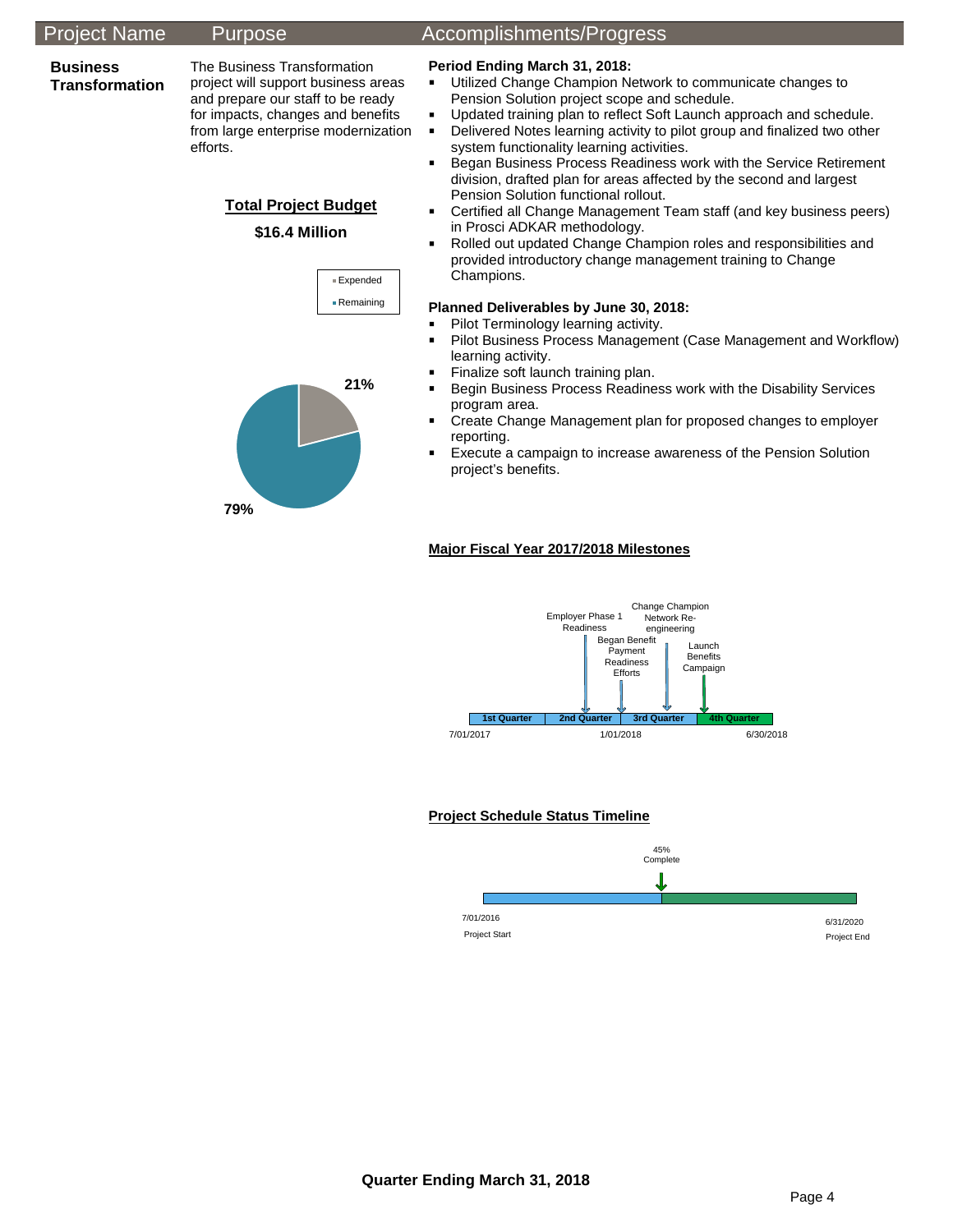| <b>Project Name</b> | <b>Purpose</b>                                                                                                                                                                                                                                                                                                                                                                                                      | Accomplishments/Progress                                                                                                                                                                                                                                                                                                                                                                                                                                                                                                                                                                      |  |  |  |  |
|---------------------|---------------------------------------------------------------------------------------------------------------------------------------------------------------------------------------------------------------------------------------------------------------------------------------------------------------------------------------------------------------------------------------------------------------------|-----------------------------------------------------------------------------------------------------------------------------------------------------------------------------------------------------------------------------------------------------------------------------------------------------------------------------------------------------------------------------------------------------------------------------------------------------------------------------------------------------------------------------------------------------------------------------------------------|--|--|--|--|
| Data<br>Preparation | The Data Preparation project is in the<br>second phase of data cleansing to<br>include data clean-up and preparation<br>for conversion to a new pension<br>solution.<br><b>Total Project Budget</b><br>\$26 Million<br>■ Expended<br>- Remaining                                                                                                                                                                    | Period Ending March 31, 2018:<br>Completed the development phase for the Reported versus Calculated<br>and the Archive Flag Phase 2 efforts.<br>Began the testing phase for Reported versus Calculated and Archive Flag<br>٠<br>Phase 2 efforts.<br>Onboarded one new contract developer.<br>Completed the contract developer and test resources interview<br>processes.<br>Planned Deliverables by June 30, 2018:<br>Implement the Reported versus Calculated and the Archive Flag Phase 2<br>$\blacksquare$<br>efforts.<br>Onboard additional contract development and test resources.<br>٠ |  |  |  |  |
| 44%<br>56%          | <b>Major Fiscal Year 2017/2018 Milestones</b><br>Completed<br>Complete<br>Multiple<br>Archive<br>Subsequent<br>Flag<br>Line<br>Phase 2<br>Adjustments<br>Complete<br>Calculated<br>Completed<br>vs<br>Archive Flag<br>Reported<br>Phase 1<br><b>1st Quarter</b><br><b>2nd Quarter</b><br><b>3rd Quarter</b><br><b>4th Quarter</b><br>7/01/2017<br>1/01/2018<br>6/30/2018<br><b>Project Schedule Status Timeline</b> |                                                                                                                                                                                                                                                                                                                                                                                                                                                                                                                                                                                               |  |  |  |  |

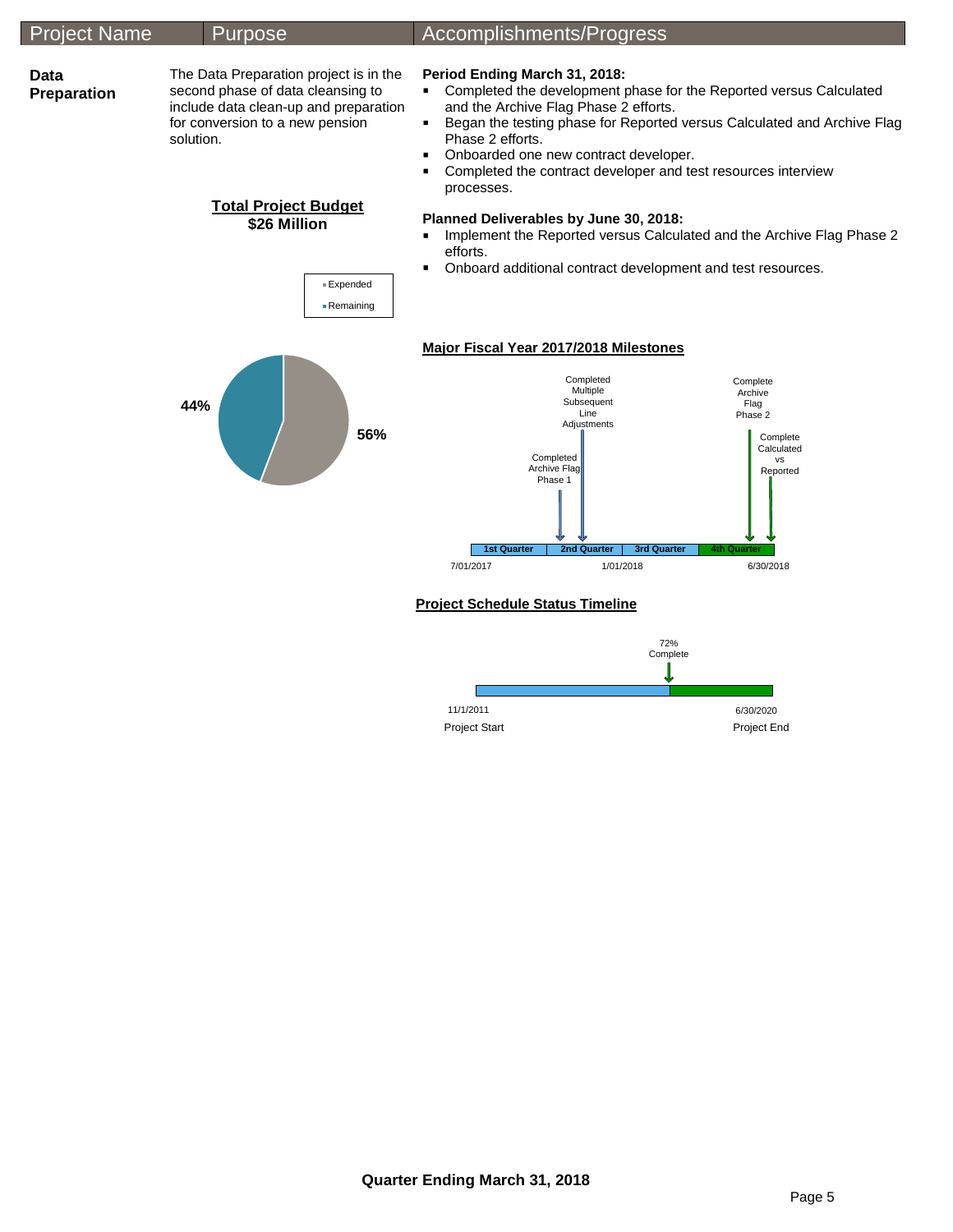**Pension Solution** 

**63%**

The Pension Solution project will replace our existing pension administration system in order to strengthen automated internal controls and bring consistent and sustainable business processes for member data.

### **Total Project Budget \$251.8 Million**



## Project Name Purpose Accomplishments/Progress

### **Period Ending March 31, 2018:**

- **Continued data conversion activities and performed mock conversions.** 
	- Continued planning for user acceptance test (UAT) activities.
	- **Completed Functional Rollout 1 Contractor Acceptance Testing.**
	- Continued Functional Rollout 2 Joint Application Development (JAD) sessions.
	- **Continued Functional Rollout 2 Coding and Unit Testing.**
- Commenced Functional Rollout 2 Contractor Acceptance Testing planning activities.
- Finalized agreement with CalSTRS and CGI regarding project scope and schedule.
- Obtained Teacher's Retirement Board approval for a \$34 million contract increase to CGI along with a 2-year project schedule extension to cover additional required scope and give the CalSTRS and CGI project teams sufficient time to design, develop, test, and implement the solution.

### **Planned Deliverables by June 30, 2018:**

- **Continue data conversion activities and perform mock conversions.**
- Continue planning for user acceptance test (UAT) activities.
- Continue Functional Rollout 2 Joint Application Development (JAD) sessions. **37%**
	- Continue Functional Rollout 2 Coding and Unit Testing.
	- Continue Functional Rollout 2 Contractor Acceptance Testing planning activities.
	- Commenced External Partner engagement regarding interface design and changes.
	- Commence New File Format JAD sessions.
	- Review and baseline revised project schedule.

**D** Budget Warning: Warning status pending formal approval for budget changes as a result of the agreements between CalSTRS and CGI. Formal board approval is anticipated in July 2018.

### **Major Fiscal Year 2017/2018 Milestones**



### **Project Schedule Status Timeline<sup>1</sup>**



<sup>1</sup> Pension Solution Status Timeline represents the project period beginning with the fiscal year 14/15 board approved budget. Preimplementation project activities date back to 12/1/2010.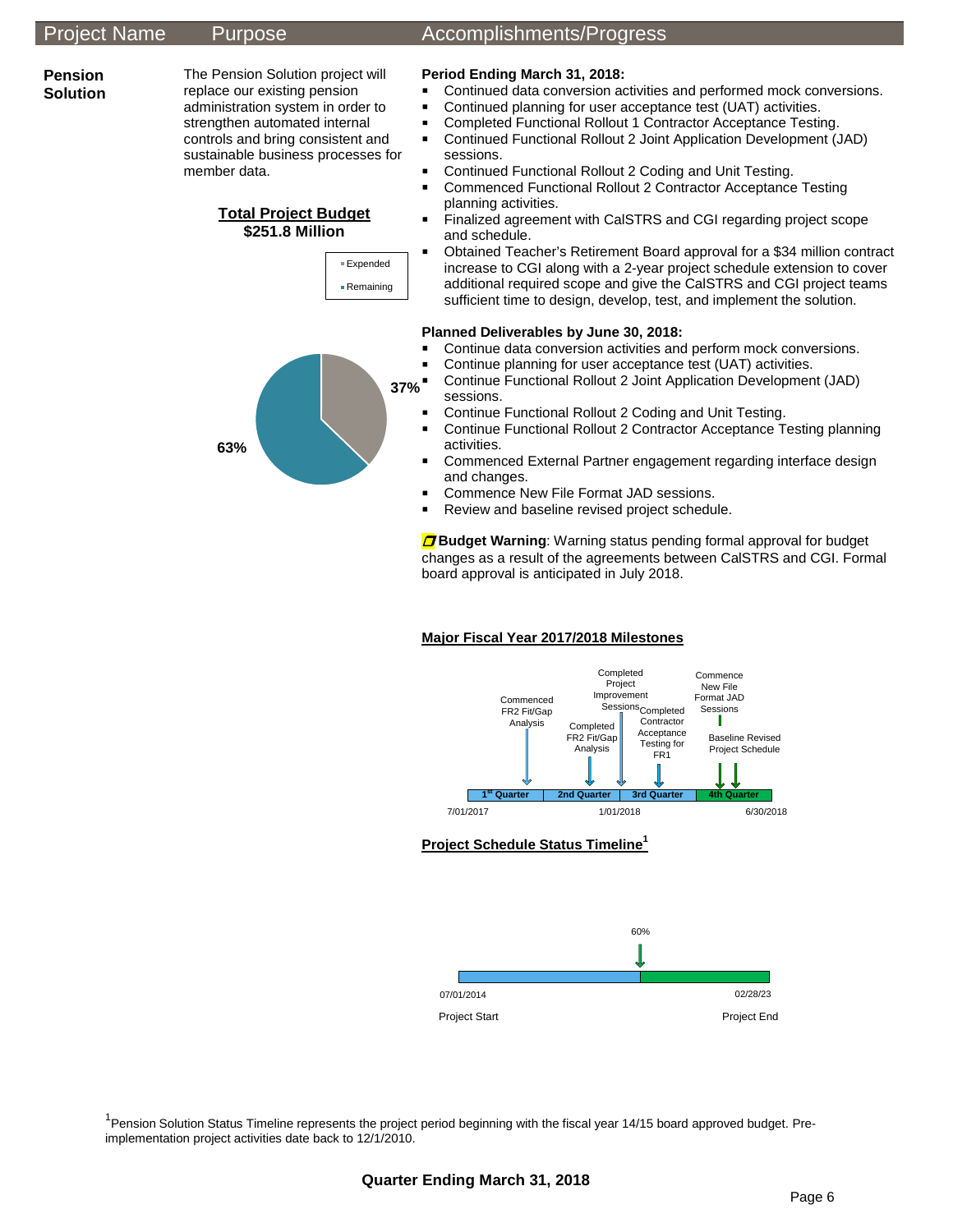## Project Name Purpose Accomplishments/Progress

**Space Optimization** 

optimize workspace throughout the building in order to provide growth for current business needs and the expected short-term growth. The current scope and schedule represents optimization activities on all remaining HQ floors (3, 4, 6, 7, 8, 10, 14, 15 and 16).

The Space Optimization project will

**Project completed within scope, schedule and budget during the first quarter.**

### **Major Fiscal Year 2017/2018 Milestones**

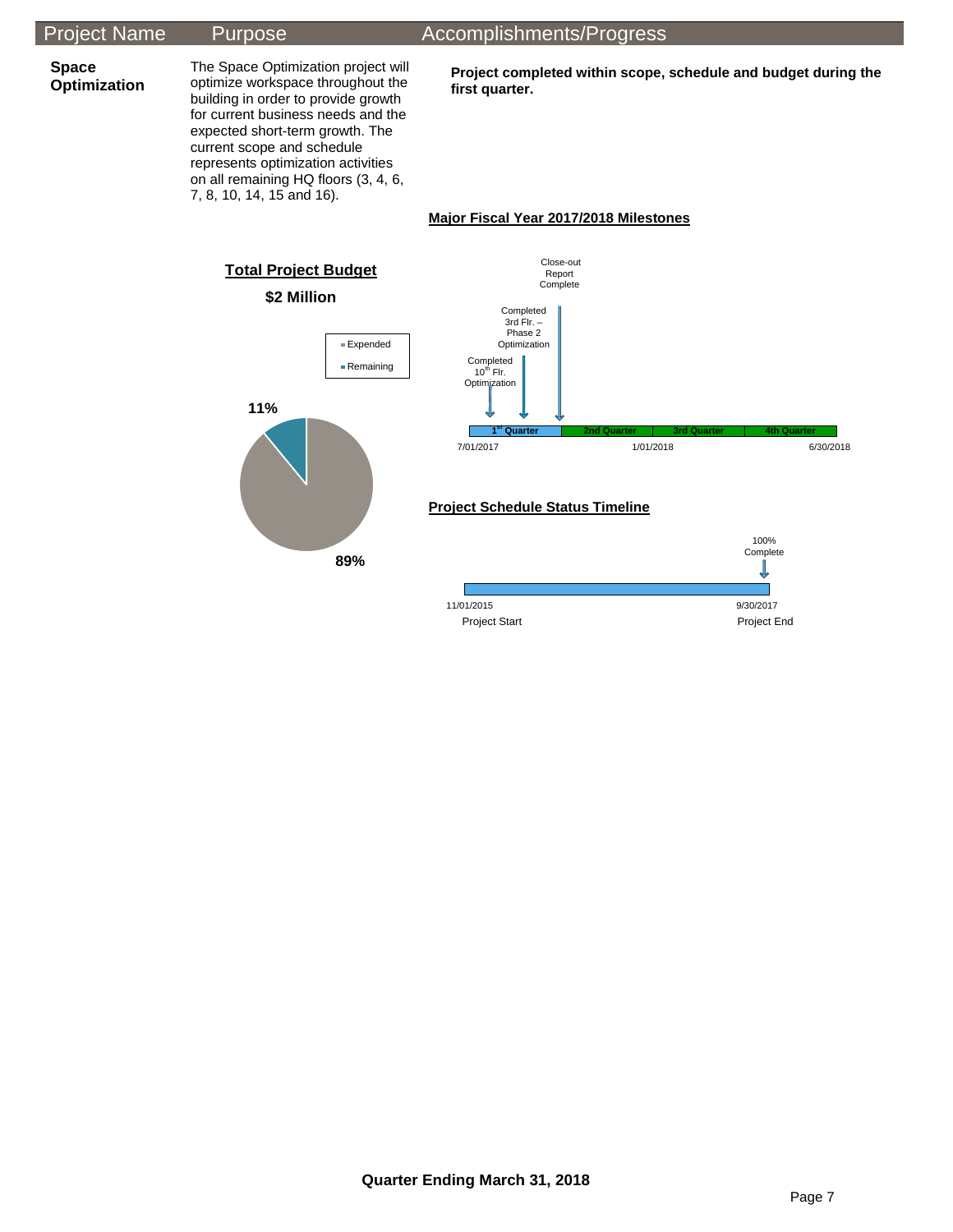# **Other Enterprise Projects- Under \$1 Million Fiscal Year 2017/2018 – Third Quarter**

| <b>Other Projects</b>                                                                                                                                                                                                                                                                                                                                                                                                        | <b>Duration</b>          | Project<br>Total<br>$B$ udget $1$ | <b>Total</b><br>${\sf Expected}^2$ | <b>Schedule</b> | <b>Budget</b> |
|------------------------------------------------------------------------------------------------------------------------------------------------------------------------------------------------------------------------------------------------------------------------------------------------------------------------------------------------------------------------------------------------------------------------------|--------------------------|-----------------------------------|------------------------------------|-----------------|---------------|
| <b>AB 1875 Special Needs Trust</b>                                                                                                                                                                                                                                                                                                                                                                                           |                          |                                   |                                    |                 |               |
| The Special Needs Trust project will ensure compliance with AB<br>1875, signed into law effective January 1, 2017, and allows<br>election of a Special Needs Trust as an option or annuity<br>beneficiary. This project is necessary to ensure the development<br>of accurate and consistent business practices to process AB<br>1875 cases.                                                                                 | May 2017 -<br>Sep 2017   | $$0^{\degree}$                    | \$0                                |                 |               |
| <b>Contact Center Migration Project</b>                                                                                                                                                                                                                                                                                                                                                                                      |                          |                                   |                                    |                 |               |
| The Contact Center Migration project will migrate from the<br>existing Contact Center solution to the new cloud platform with<br>'like for similar' functionality and processes.                                                                                                                                                                                                                                             | Jun 2017-<br>Jul 2018    | \$401,428                         | \$189,686                          |                 |               |
| <b>CMS Removal of SSN</b>                                                                                                                                                                                                                                                                                                                                                                                                    |                          |                                   |                                    |                 |               |
| The CMS Removal of SSN project will update CalSTRS current<br>pension administration system to accommodate the replacement<br>of the SSN with the new Medicare Beneficiary Identifier number<br>as required by the Centers for Medicare & Medicaid Services<br>(CMS).                                                                                                                                                        | Feb 2018-<br>Jun 2018    | $$0^{\degree}$                    | \$0                                |                 |               |
| <b>EIM Initiatives</b>                                                                                                                                                                                                                                                                                                                                                                                                       |                          |                                   |                                    |                 |               |
| The Enterprise Information Management (EIM) Initiatives project<br>will implement three initiatives in order to reach CalSTRS' goals<br>of having safe, secure, and trusted information. The initiatives<br>are: Mitigate information/data related operation and reputation<br>risk details; Contribute to CalSTRS employee productivity<br>through improved information management; and Mature<br>CalSTRS EIM capabilities. | Jan 2017 -<br>Dec 2020   | \$643,184                         | \$257,186                          |                 |               |
| <b>FI\$Cal R17 Changes</b>                                                                                                                                                                                                                                                                                                                                                                                                   |                          |                                   |                                    |                 |               |
| The FI\$Cal R17 Changes project will update file formats and file<br>transfer processes necessary to support the exchange of files<br>associated with the FI\$Cal project. Note: This effort is currently<br>on hold pending the restart of FI\$Cal's testing effort.                                                                                                                                                        | Dec $2016 -$<br>Sep 2018 | \$319,965                         | \$209,926                          |                 |               |
| <b>GASB 74/75</b>                                                                                                                                                                                                                                                                                                                                                                                                            |                          |                                   |                                    |                 |               |
| The GASB 74/75 project will implement business functionality<br>and processes to comply with new GASB standards that require<br>our employers to book a proportionate share of our OPEB<br>liability (calculated by our external actuary) in their financial<br>statements.                                                                                                                                                  | Jan 2017 -<br>Feb 2018   | \$732,500                         | \$732,500                          |                 |               |



\* Projects utilize internal resources and operational program budgets.<br><sup>1</sup> Project Total Budget– Amount represents the sum of the projects' prior years' actual expended and remaining encumbrance amounts, and current and future years budgeted amounts.<br>
<sup>2</sup> Total Expended – Amount represents the total expended amount captured in our financial systems for each project.